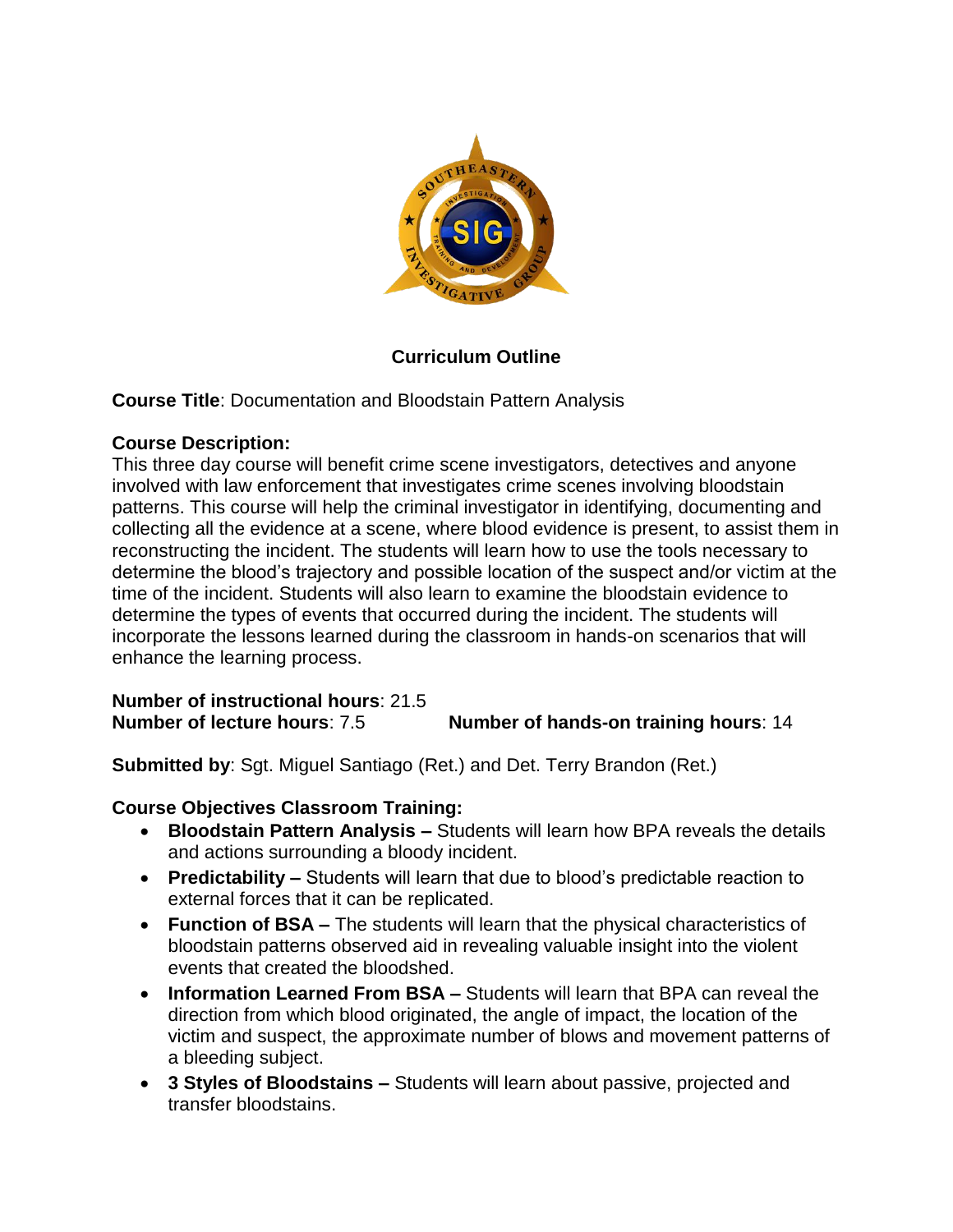- **3 Velocities of Blood Spatter**  Students will learn about low, medium and high velocity blood spatter and how each is created.
- **Importance of Bloodstain Evidence**  Students will learn how BPA can assist in reconstructing a crime scene, place a subject in a particular location, can corroborate or refute witness statements, and may be sued to exonerate or acquit a suspect.
- **Directionality**  Students will become familiar with how blood stains can show directionality based on the angle of impact.
- **Bloodstain Photography**  Students will familiarize themselves with the basic photography protocol to obtain examination quality photographs that may be introduced as evidence during trial.
- **6 Basic Event Types**  Students will learn the six basic event types that may be found in a crime scene where blood evidence may be found. Students will learn to interpret bloodstain patterns to identify the event types.
- **Presumptive Testing**  Students will learn to use the proper field testing products to conduct a presumptive test of a stain and determine if it is blood.
- **Chemical Enhancement**  Students will learn to use chemicals to enhance bloodstain patterns that may not be visible to the naked eye.

## **Course Objectives Hands-On Training:**

- **Angle of Impact Exercise** students will drip blood droplets onto surfaces at different angles to demonstrate how directionality can be replicated.
- **Passive Bloodstain Exercise**  Students will create bloodstains on different surfaces from different heights and angles to determine the effect gravity has on blood in a passive situation.
- **Cast-off Pattern Exercise** Students will use a blood soaked object to create cast off patters to replicate images from a crime scene.
- **Arterial Gush/Spurt Exercise** Students will use training equipment to replicate arterial spurts or gushes.
- **Passive with Movement Stain Exercise –** Students will use a pipette and drop blood while walking, fast walking, and running, Students will dip an object or gloved hand in blood, allow hand or object to hang down beside them and walk around.
- **Pooling and or Flowing of Wet Blood Exercise**  Student will be able to determine large volumes of wet blood and how the flow of blood due to gravity or movement, serum separation, drying effect of pools of blood, and elevation change of surface that the blood is on.
- **Transfer Pattern Exercise -** The student will be able to create transfer patterns with an object onto different surfaces using blood.
- **Swipes and Smears Exercise** The student will be able to create wipe patterns and swipe patterns, distinguish between the two using basic characteristics and determine order of events.
- **Presumptive Blood Field Test; Visible Stains** Students will use Hemastix along with the proper protocol to determine if a stain is actually blood.